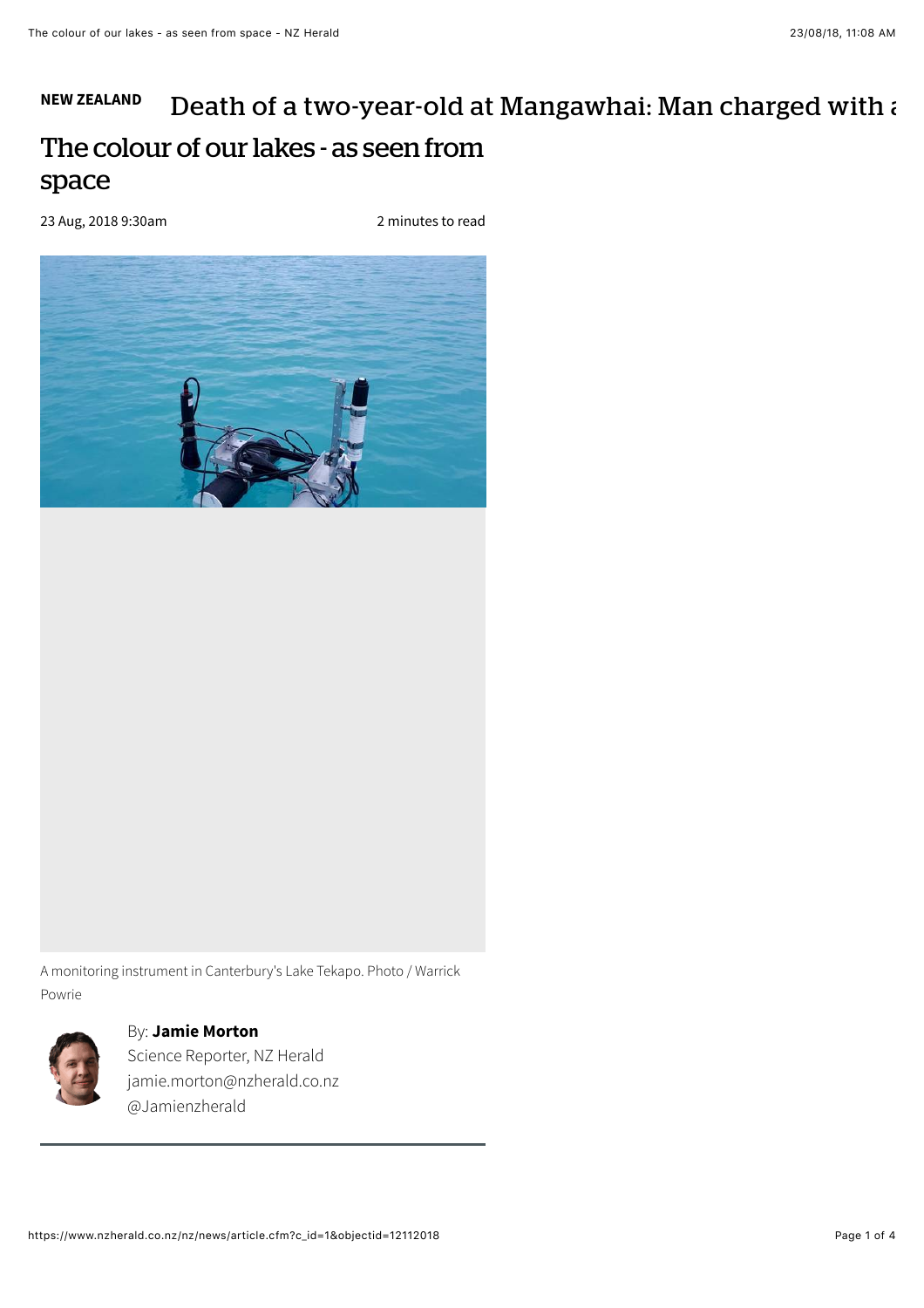The first comprehensive assessment of lake water colour, led by the University of Waikato's Dr Moritz Lehmann, revealed the full global range - some being a stable blue, some varying strongly through the seasons, and others suffering the effects of manmade pollution.

In the data, colour was expressed as "dominant wavelength" - an intensification of the colour as perceived by the human eye.

Lehmann said that while clear and pristine lakes were blue, a non-blue colour did not necessarily mean that the water was polluted.

The colour of water was related to the amount of algae, suspended sediments and tannins, or brown soil-derived organic material, he said.

"These substances are naturally present, but may also be enhanced by pollution."

The development of the space-based methodology was timely as water colour had recently been added to the New Zealand national environmental monitoring standards for lakes.

According to the most recent data, more than half of the lakes regularly monitored in New Zealand are graded from average to poor.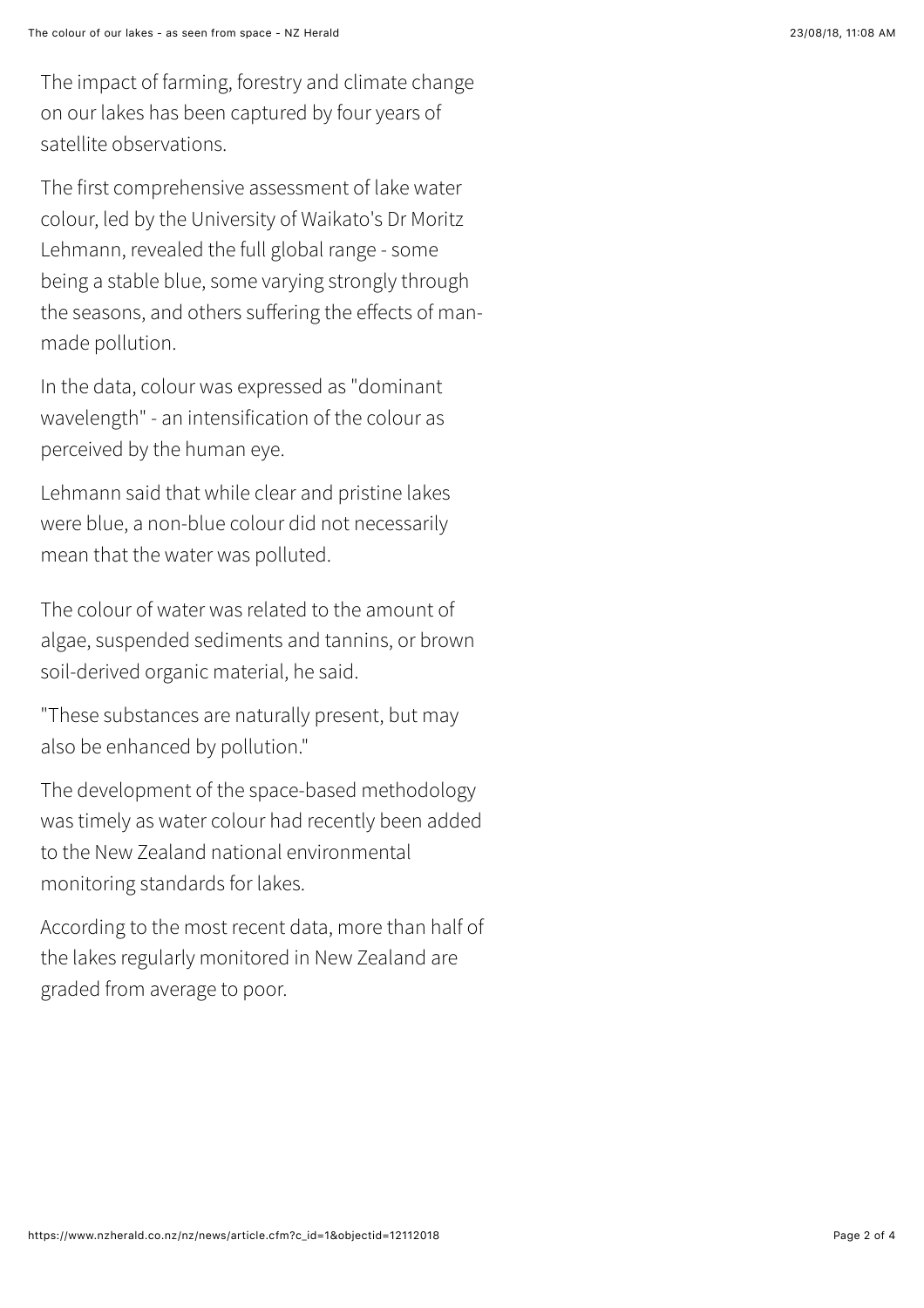

The colour of 1486 lakes, determined from satellite images taken in August 2016, and expressed as an intensification of the colour as perceived by the human eye. Image / Supplied

The main measure used is called the trophic level index, or TLI, which combines four water-quality indicators to signify a lake's life-supporting capacity.

Of 65 lake sites monitored between 2009 and 2013, 24 sites had median TLI scores of very good or good, 17 monitored sites had moderate scores, and 24 monitored sites had poor or very poor scores.

Over the same period, 12 sites had phosphorus levels too high to meet national bottom lines for ecosystem health, 11 had too much nitrogen, and 11 had unacceptably high levels of algae biomass.